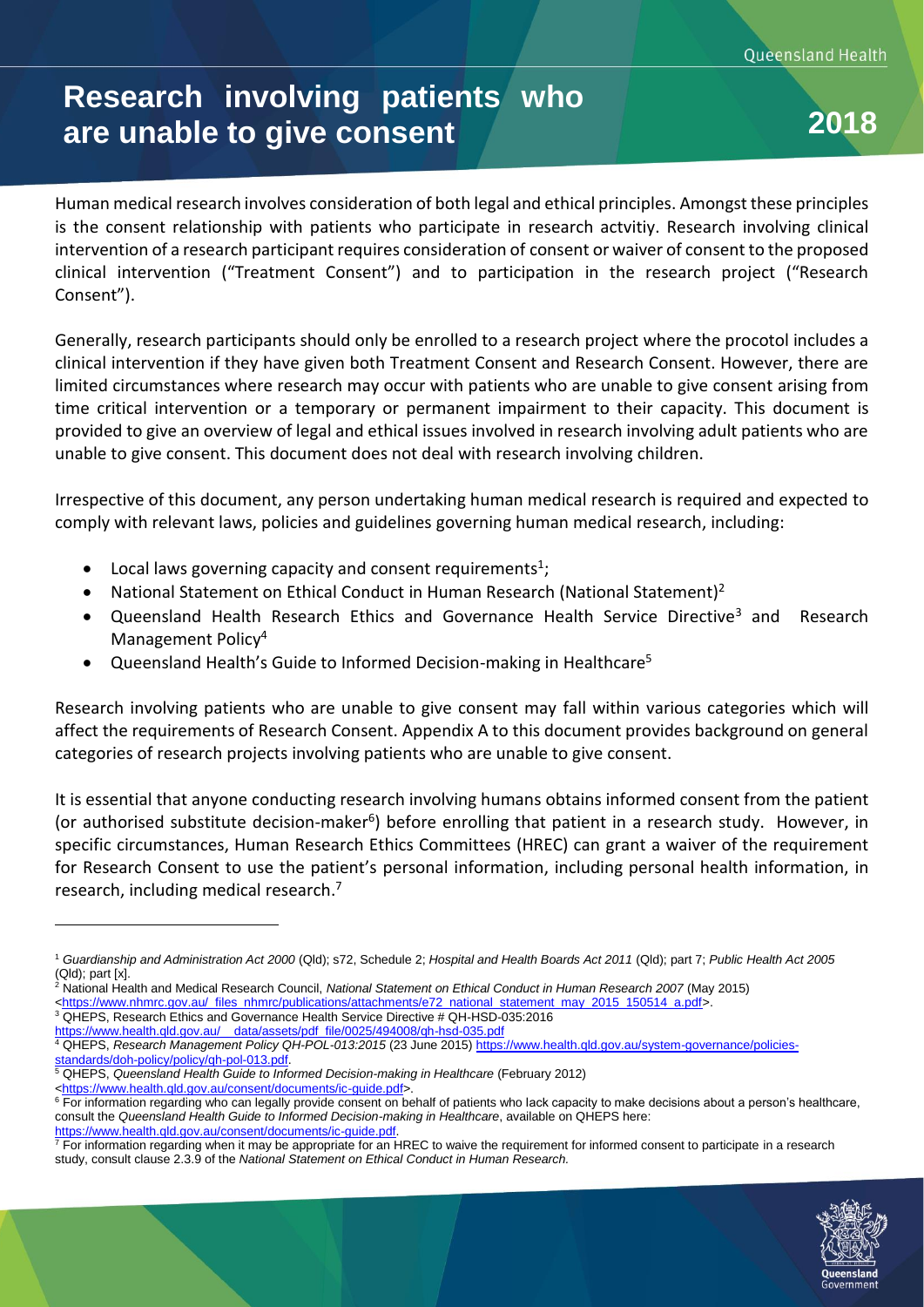## **'Deferred' or 'delayed' consent is not supported by the National Statement or by Queensland Health**

The terms deferred or delayed consent are confusing. They do not exist in the National Statement and do not constitute any form of consent. This is because it is not possible to obtain a person's consent to something after that thing has already happened. Accordingly, the concepts of deferred or delayed consent are not recognised or supported by Queensland Health, and Queensland Health requires that the terms must not be used by researchers or HRECs operating in Queensland Health.

'Deferred' or 'delayed' consent is often confused with the process of opportunity to consent to continue in a research project. It is common for HRECs or Queensland Civil and Administrative Tribunal (QCAT) to require notification of enrolment into a research project be given to an authorised substitute decision maker or patient who regains capacity and that an opportunity be given to that person for withdrawal from the research project. This process should be termed as the 'consent to continue" and not 'deferred' or 'delayed' consent. It is Queensland Health's policy that the use of data and tissue in accordance with the research protocol may continue up until the point of withdrawal.

### **Human Research Ethics Committee waiver of Research Consent and impact on Treatment Consent**

Where an HREC has waived the requirement for researchers to obtain a patient's Research Consent, this does not mean that legal requirements regarding obtaining a patient's informed Treatment Consent have been waived. Regardless of whether a HREC waiver has been granted to obtaining Research Consent, treating health practitioners must always discharge their legal duties to the patient, which include:

- to provide treatment only when a patient (or authorised substitute decision-maker) consents to that treatment, or where Treatment Consent is not required;
- to warn patients of the material risks attaching to the treatment; and
- to exercise reasonable skill and care in the provision of services, including examination, diagnosis and treatment.

## **Research Consent in circumstances where Treatment Consent is not required**

There are certain limited circumstances where Treatment Consent is not required for the provision of health care. This may include in relation to urgent health care<sup>8</sup> or minor, uncontroversial health care<sup>9</sup>. In such settings, a HREC may, having taken account of relevant jurisdictional laws, approve a waiver of the requirement for Research Consent if the requirements of clause 4.4.13 of the National Statement are satisfied. If these requirements are satisfied, it may be open for health practitioners to decide (using reasonable professional judgement in the circumstances) to enrol a patient into a clinical research study without Research Consent. However, it is Queensland Health policy that this may only occur where:

- the study is Approved Clinical Research, Comparative Assessment Research or Psychological Research as defined in this document; and,
- the health practitioner has satisfied their legal duties to the patient, which includes having exercised reasonable skill and care in the provision of the treatments being studied.

**More information:** For more information, please contact the Health Innovation, Investment and Research Office, Department of Health on 3199 2973.

<sup>8</sup> *Guardianship and Administration Act 2000* (Qld); s63.

<sup>9</sup> *Guardianship and Administration Act 2000* (Qld); s64.

**Research involving patients who are unable to give consent 24 April 2018 - 2 -**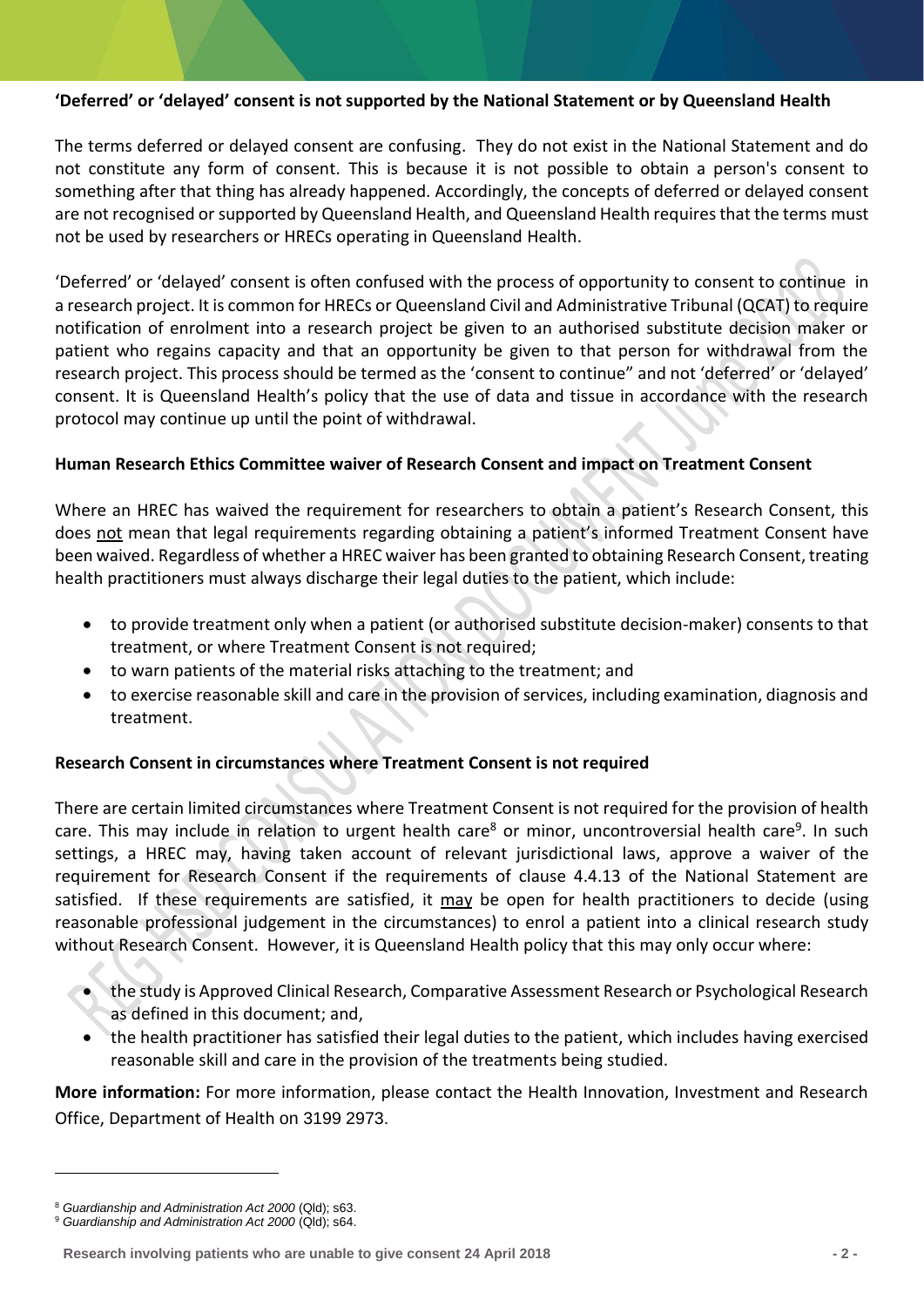### **Appendix A: Categories of Research and Research Consent**

| Research                                             | Description                                                                                                                                                                                                                                                                                                                                                          | <b>General Requirements</b>                                                                                                                                                                                                                             |
|------------------------------------------------------|----------------------------------------------------------------------------------------------------------------------------------------------------------------------------------------------------------------------------------------------------------------------------------------------------------------------------------------------------------------------|---------------------------------------------------------------------------------------------------------------------------------------------------------------------------------------------------------------------------------------------------------|
| Special<br>Medical<br>Research<br>or<br>Experimental | This category of research involving a clinical<br>intervention has the highest threshold for<br>consent.                                                                                                                                                                                                                                                             | A patient may consent to this category of<br>research by a prior Advance Health<br>Directive. <sup>10</sup>                                                                                                                                             |
| <b>Health Care</b>                                   | This category covers all research projects<br>involving a clinical intervention with the<br>particular patient in relation to a particular<br>condition or potential exposure to a<br>particular condition and which does not fall<br>within one of the other categories.                                                                                            | If there is no Advance Health Directive,<br>QCAT may approve an individual patient's<br>participation in this category of research. <sup>11</sup><br>The circumstances where QCAT may<br>approve this category of research is<br>limited. <sup>12</sup> |
|                                                      | Consequentially, this category<br>often<br>involves use of experimental therapies<br>which have no proven benefit, such as a<br>phase 1 clinical trial or use of a clinical<br>intervention which is not recognised as an<br>accepted form of medical treatment.                                                                                                     | All such QCAT approved research must<br>have prior approval by a HREC.<br>A statutory health attorney or person<br>appointed under an enduring power of<br>attorney can not give consent for this<br>category of research for a patient. <sup>13</sup>  |
| Approved<br>Clinical<br>Research                     | This category of research relates<br>to<br>research projects which are the subject to<br>prior Queensland Civil and Administrative<br>Tribunal ("QCAT") or Supreme Court<br>approvals.                                                                                                                                                                               | A statutory health attorney or person<br>appointed under an enduring power of<br>attorney can may give Research Consent<br>for this category of research in the same<br>manner as providing Treatment Consent. <sup>14</sup>                            |
| Comparative<br>Assessment<br>Research                | This category involves research comparing<br>two or more existing methods of health<br>care which have proven to be beneficial.<br>For clarity, lack of inclusion on the<br>Australian Therapeutic Goods Register does<br>not necessarily mean a therapy falls within<br>this category if that therapy is in regular and<br>accepted medical practice. <sup>15</sup> | such research projects<br>All<br>must be<br>approved by a HREC.                                                                                                                                                                                         |
| Psychological<br>Research                            | This category involves research where the<br>intervention<br>proposed<br>is<br>limited<br>to<br>psychological study of the participant.                                                                                                                                                                                                                              |                                                                                                                                                                                                                                                         |

 $\overline{a}$ 

<sup>10</sup> *Guardianship and Administration Act 2000* (Qld); s65(2).

<sup>11</sup> *Guardianship and Administration Act 2000* (Qld); s65(3).

<sup>12</sup> *Guardianship and Administration Act 2000* (Qld); s72.

<sup>13</sup> *Guardianship and Administration Act 2000* (Qld); s65.

<sup>14</sup> *Guardianship and Administration Act 2000* (Qld); Schedule 2, 12(2).

<sup>15</sup> *Re MP* [2006] QGAAT 86.